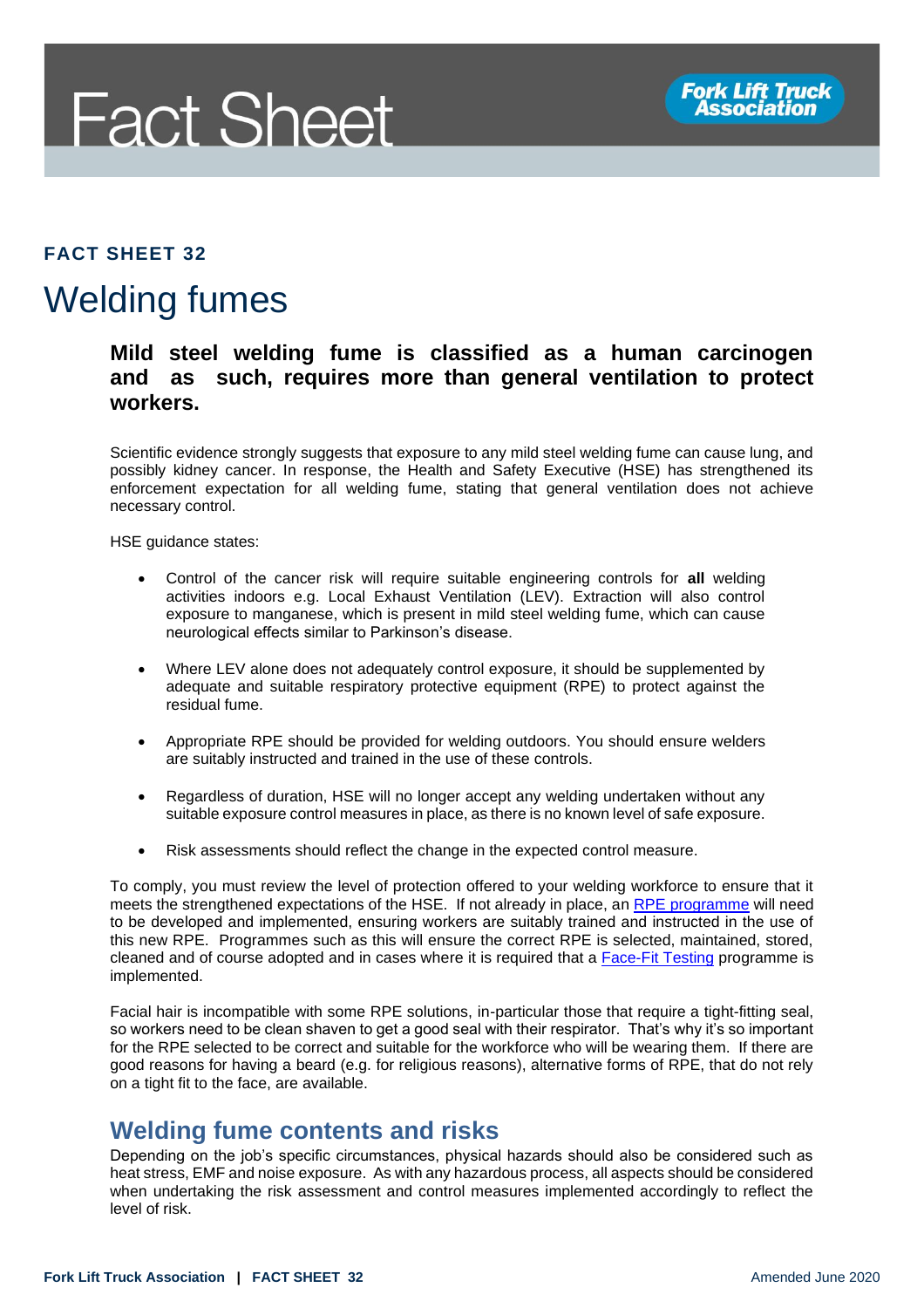The change in enforcement expectations should be reflected in the risk assessment, COSHH assessment and in the current control measures on site. Control measures should be replaced or be improved upon if required as per the risk assessment and in order to reflect the reclassification of mild steel welding fume as a human carcinogen.

### **What control measures do I need to implement?**

It must be understood that general ventilation does not achieve the essential welding fume exposure control. Control of exposure to carcinogenic fumes requires more effective engineering controls, such as LEV, which allows for at-source fume extraction thus preventing welding fume from spreading into the surrounding workplace and entering the worker's breathing zone.

Indoor welding tasks require the use of LEV. If LEV is unable to control fume capture then Respiratory Protective Equipment (RPE) is also required. Appropriate RPE should be also provided for welding outdoors.

Regardless of the duration of exposure, the HSE will no longer accept any welding undertaken without suitable exposure control measures in place as there is no known level of safe exposure. Adequate exposure control measures are a necessity and for good reason.

## **FLTA risk assessments**

The change in HSE enforcement expectations has been reflected in the Associations corresponding risk assessments, that are available from the Members Section of the website here.

The Association urges its membership to read the revised risk assessments carefully and resist the temptation to 'cut-corners' as the new HSE expectations will indeed add significant costs to their LEV, RPE and PPE budgets.

The bigger the operation, the more the expectation to comply in a meaningful and thorough manner.

## **HSE guidance**

A selection of associated HSE guidance is listed below:

- [Welding fume: protect your workers](https://www.hse.gov.uk/welding/protect-your-workers/index.htm)
- [COSHH essentials welding sheets](https://www.hse.gov.uk/welding/guidance/index.htm)
- [Welding publications](https://www.hse.gov.uk/welding/publications.htm)
- Local Exhaust Ventilation (LEV) [workplace fume and dust extraction](https://www.hse.gov.uk/lev/)
- **[Respiratory Protective Equipment webpages](https://www.hse.gov.uk/respiratory-protective-equipment/)**

**The above information is provided by the Fork Lift Truck Association (FLTA) as guidance and, where applicable, takes account of current best practice and our interpretation of current legislation.** 

**However, the FLTA accepts no responsibility for the recommendations, advice, statements, opinions and conclusions set out above, either expressly or by implication.**

**No warranty or representation of assurance, in respect of the accuracy or validity of the same is given.**